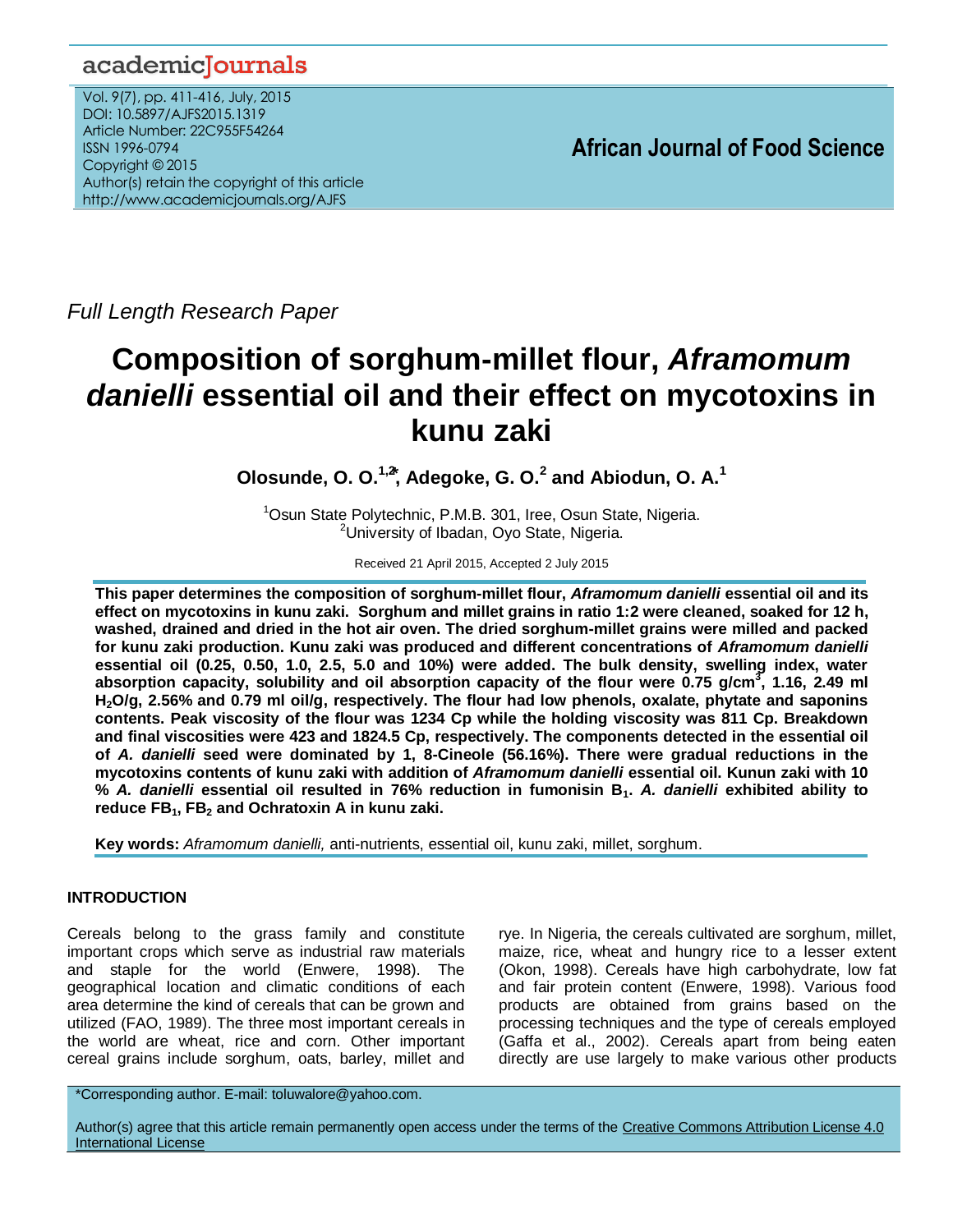like flour, gruel, porridge and drinks especially alcoholic and non-alcoholic beverage.

Sorghum [*Sorghum bicolour* (L) Moench] locally called guinea corn is the most extensively grown cereal grain in the country (Aba et al*.*, 2004). It is considered as one of the most important food crops in the world, following wheat, rice, maize and barley (FAO, 2006). Sorghum is the most amenable cereals grain to different processing technologies including primary, secondary and tertiary methods (Obilana and Manyasa, 2005). Primary processing involves: fermentation, malting, wet and dry milling, boiling, roasting and popping. Secondary processing involves: brewing, beverages and drinks production, baking and confectionery making, steaming, extrusion (for paste and noodles) while tertiary processing involves composite flour, biofortification and chemical fortification with additives. Sorghum drinks are also high in minerals, vitamins and some essential amino acids which are further enhanced through biofortification thus making them superior to other cereal foods. They contribute more energy and digestible protein in the diets of the majority of the people in the sub-Saharan regions than those obtained from root and tuber crops (Aba et al*.*, 2004). In addition, its polyphenol content are used as antioxidants just as the slow digestibility of sorghum starch and protein makes its food useful in diabetic treatments. However, millets also have high starch, fiber content and poor digestibility of nutrients which severely limits their values in nutrition and influence their consumers acceptability (FAO, 1995). This paper determined the composition of sorghum-millet flour, *A. danielli* essential oil and its effect on mycotoxins in kunu zaki.

## **MATERIALS AND METHODS**

Sorghum and millet grains were purchased at Bodija market, Ibadan while the fresh pods of *A. danielli* spice was obtained at Ibode market in Ibadan, Nigeria.

#### **Raw material preparation**

Sorghum and millet grains in ratio 1:2 were cleaned and soaked for 12 h. The grains were washed, drained and dried in the hot air oven (50°C) for 18 h. The dried sorghum-millet grains were milled and packed for kunu zaki production.

#### **Production process of kunu zaki**

The traditional method described by Gaffa et al. (2002) was adopted for use in the production of kunu zaki with slight modification. Four hundred grams of the sorghum-millet flour was mixed with 600 ml of water to form paste. The slurry was then divided into two portions  $(%)$  and  $//$ ). The larger portion was gelatinized by addition of boiling water. The two portions (gelatinized and ungelatinized) were then mixed together and then left overnight at room temperature for chance fermentation. It was then filtered using a muslin cloth. Spices were not added to the mixture intentionally. This is to ensure that no other spices interfere with the study.

#### **Extraction of the essential oil**

The essential oil extraction was done by hydro-distillation method using Clevenger's apparatus. The flask with weighed samples, condenser and other gadgets were connected to complete the hydro-distillation arrangement using Clevenger-type apparatus. The crushed sample in the flask was entirely covered with de-ionized water as suspension and placed on the heating mantle. The water was allowed to boil in the flask and the essential oil is carried over to the condenser along with the steam. The essential oil and the steam are separated below the condenser through a separator. The procedure was repeated until a sufficient amount of oil was obtained for the analysis. The essential oil was dried over anhydrous sodium sulphate and stored in a 2 ml sealed Agilent vial protected from light at 4°C before analysis.

#### **Functional, pasting and anti-nutritional properties sorghummillet flour**

Bulk density was done using Udensi and Okaka (2000) method, water absorption and swelling index using method of Iwuoha (2004). Oil absorption capacity was done using the method of Balogun and Olatidoye (2010) method. The pasting property of the flour was determined by RVA (RVA-4, Newport Scientific, Australia) according to Vongsawasdi et al. (2009). Method of Dairo (2008) was used for phytate determination while oxalate content was determined using the method of Nwinuka et al. (2005). Total phenol, flavonoid, saponin and alkaloid determination were done using method of Obadoni and Ochuko (2001) and Sahoré and Amani (2012), respectively.

#### **Determination of the composition of essential oil**

Gas chromatograph HP 6890 Powered with HP ChemStation Rev. A 09.01 [1206] software with the following condition was used for the determination of the essential oil component. The Injection method was split injection, the split ratio of 20.1, Carrier Gas is Hydrogen, Flow Rate: 1.0 ml/min. The inlet temperature of 150°C, Column Type of HP 5MS. Column Dimensions were: 30 m x 0.25 mm  $x$  0.25  $\mu$ m. Oven Program was: Initial at 40 $\degree$ C; ramped was from 5°C/min to 200°C, run at 200°C for 2 min. Detector was FID; detector temperature was 300°C; hydrogen pressure was 22 psi and Compressed air was 28 psi.

#### **Mycotoxin detection and quantification**

All analytical procedure for mycotoxin includes three steps. These include: extraction, purification and quantification. Gas chromatograph used for the mycotoxin analysis was HP 6890 powered with HP Chem Station Rev. A 09.01 [1206] software. The Gas chromatograph conditions were as follow: Carrier gas was hydrogen gas; detector used was PFPD. The simultaneous analysis of the fumonisins and ochratoxins in the sample with gas chromatograph was of good sensitivity. The reagent grade solvents and salts were used for sample extraction, cleanup and derivations; Deionised water was used where applicable. Standards were obtained from Sigma Aldrich. The modified AOAC method originally developed for corn and its products for mycotoxin analysis was followed for the extraction of the fumonisin in the sample. The pH was adjusted to 6.0 before filtration into the clean borosilicate beaker. 50 ml of the sample was applied to the anion exchange SPE column previously conditioned with 10 ml methanol followed by 10 ml of the methanol and water ratio 3 to 1 and followed by another 6 ml of ethanol. The fumonisins was eluted with 20 ml of the methanol and acetic acid ratio 95 to 5.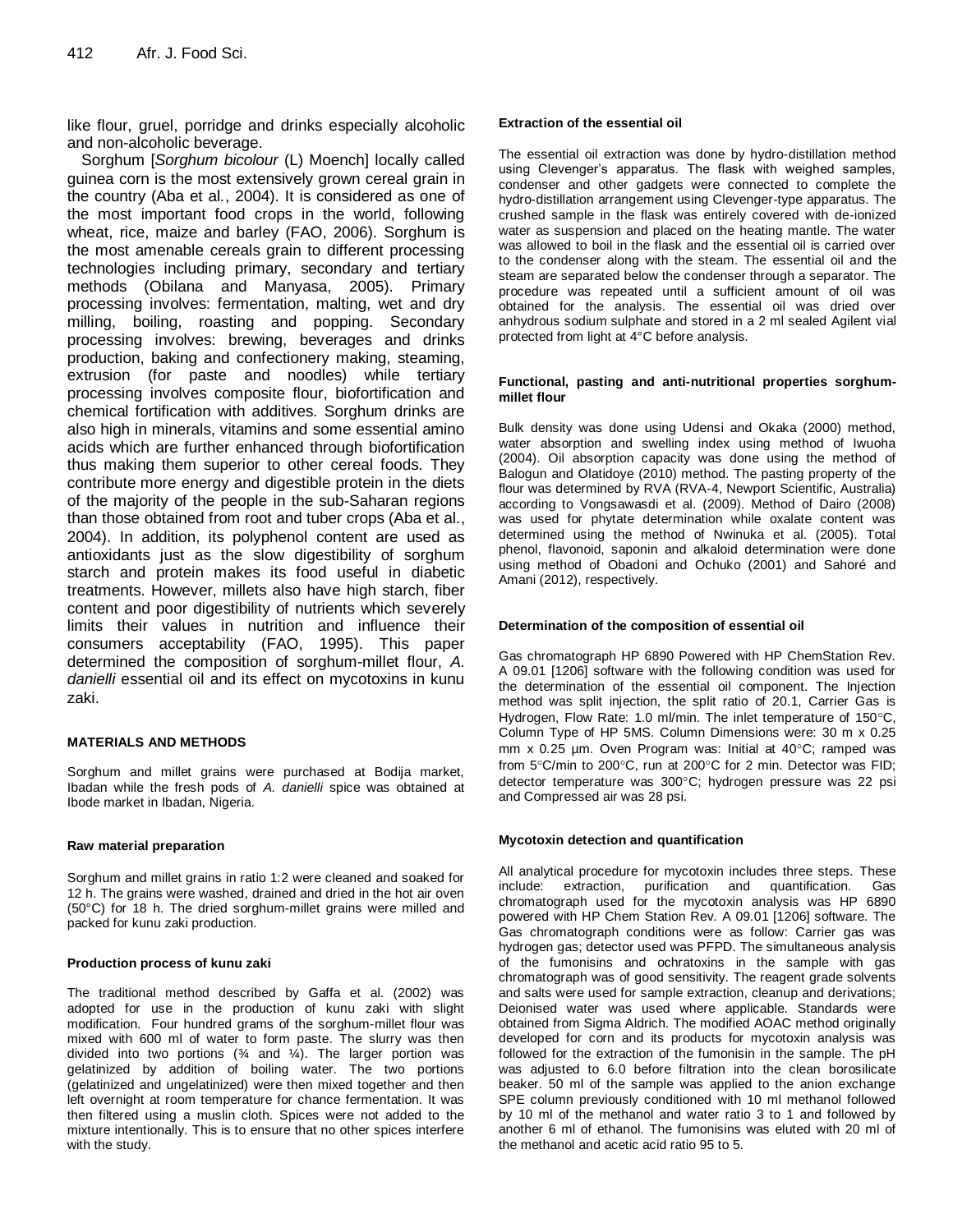The eluents was concentrated using a stream of the nitrogen gas in a 60°C water bath. The modified method from R-Biopharm as follows, the sample was free of gas by mixing with a magnetic stirrer at 100rpm for 6ominutes. The pH was adjusted to 7.2. The column was washed with 20 ml of the deionised water at the flow rate of 5 ml per minute. An aliquot of 30 ml was applied to the column (Ochraprep, R-Biopharm). The sample was eluted into the vial with 3 ml of the methanol. The eluents was concentrated using a stream of the nitrogen gas in a 60°C water bath. The concentrated extract was combined and derivatised for the injection into the gas chromatography. 1.0 µl of the derivatised extract was injected into the chromatograph.

## **Statistical analysis**

The mean and standard deviation of the triplicate data were calculated and subjected to analysis of variance (ANOVA) and a difference was considered to be significant at  $p \le 0.05$ .

# **RESULTS AND DISCUSSION**

## **Properties of sorghum-milet flour**

Table 1 shows the physical and functional properties of sorghum-millet flour, the major raw materials in the production of kunu zaki beverage. The bulk density, swelling index, water absorption capacity, solubility and oil absorption capacity were  $0.75$  g/cm<sup>3</sup>, 1.16, 2.49 ml  $H<sub>2</sub>O/q$ , 2.56% and 0.79 ml oil/g, respectively. Bulk density of flour is important in determining the packaging requirement and material handling (Ezeocha et al., 2011). Swelling index is an indication of the water absorption index of the granules and reflects the extent of the associative forces within the granules (Moorthy and Ramanuhan, 1986). Water absorption capacity is the ability of flow properties to entrap large amount of water and also refers to total amount of water held by starch gel under a defined state of condition (Pinnavaia and Pizzirani, 1998; Chen and Lin, 2002). The physicochemical properties of flour affects the textural characteristics of the food preparations made from grain. The behavior of starch in water is temperature and concentration dependent. Grain starches shows low uptake of water and swelling power at room temperature.

The pasting properties of sorghum millet flour are as shown in the Table 2. Peak viscosity of the flour was 1234 Cp while the holding viscosity was 811 Cp.

Breakdown and final viscosities were 423 and 1824.5 Cp respectively. Final viscosity showed the ability of the flour to form viscous gel after cooking and cooling. Setback value was 1013.5 Cp. Setback viscosity is a process that occurs during cooling in which the starch molecules start to re-order and subsequently form a gel structure. The higher setback value is indicative of higher rate of starch retrogradation. The viscosities observed by Liu et al. (2012) for sorghum flours were higher than the viscosities value observed for sorghum-millet flour. Peak time was 4.97 mm while peak temperature was 79.53 Cp.

**Table 1.** Functional properties of sorghum-millet flour.

| <b>Functional properties</b>              | Value           |
|-------------------------------------------|-----------------|
| Bulk density $(g/cm^3)$                   | $0.75 + 0.11$   |
| Swelling index (%)                        | $1.16 \pm 0.09$ |
| Water absorption capacity (ml $H_2O(q)$ ) | $2.49+0.11$     |
| Solubility (%)                            | $2.56 \pm 0.23$ |
| Oil absorption (ml oil/g)                 | $0.79 + 0.17$   |

|                       |  | <b>Table 2.</b> The Pasting properties of |  |
|-----------------------|--|-------------------------------------------|--|
| sorghum millet flour. |  |                                           |  |

| <b>Pasting properties</b> | Value             |
|---------------------------|-------------------|
| Peak (Cp)                 | $1234+0.32$       |
| Holding strength (Cp)     | 811±0.53          |
| Breakdown (Cp)            | $423 \pm 0.19$    |
| Final viscosity (Cp)      | 1824.5±0.20       |
| Setback (Cp)              | $1013.5 \pm 0.23$ |
| Peak time (min)           | 4.97±0.017        |
| Pasting temp (°C)         | 79.53±0.37        |

**Table 3.** Anti-nutritional composition of sorghum-millet flour.

| <b>Anti-nutritional factor</b> | Concentration |
|--------------------------------|---------------|
| Phenols %                      | 0.11          |
| Oxalate %                      | 0.01          |
| Phytate (mg/100 g)             | 0.05          |
| Saponins (mg/100 g)            | 0.83          |
| Flavonoid (mg/100g)            | 2.31          |
| Alkaloid (mg/100 g)            | 2.22          |
| Tannin (mg/100 g)              | 1.69          |

Peak time is the time required to achieve peak viscosity (Liu et al., 2003). The anti-nutritional compositions of the flour are shown in Table 3. The flour had low phenols (0.11%), oxalate (0.01%), phytate (0.05 mg/100 g) and saponins (0.83 mg/100 g). The values for flavonoid, alkaloid and tannin were 2.31, 2.22 and 1.69%, respectively.

# **Composition of** *A. danielli* **essential oil**

Essential oil compositions of *A. daniellii* seed are shown in Table 4. The essential oil of *A. daniellii* contained 56 components. The components detected in the essential oil of *A. danielli* seed were dominated by 1, 8-Cineole (56.16 %), and five other main component being,  $\beta$  – Pinene (14.77 %), Alpha Terpineol (11.46 %), Alpha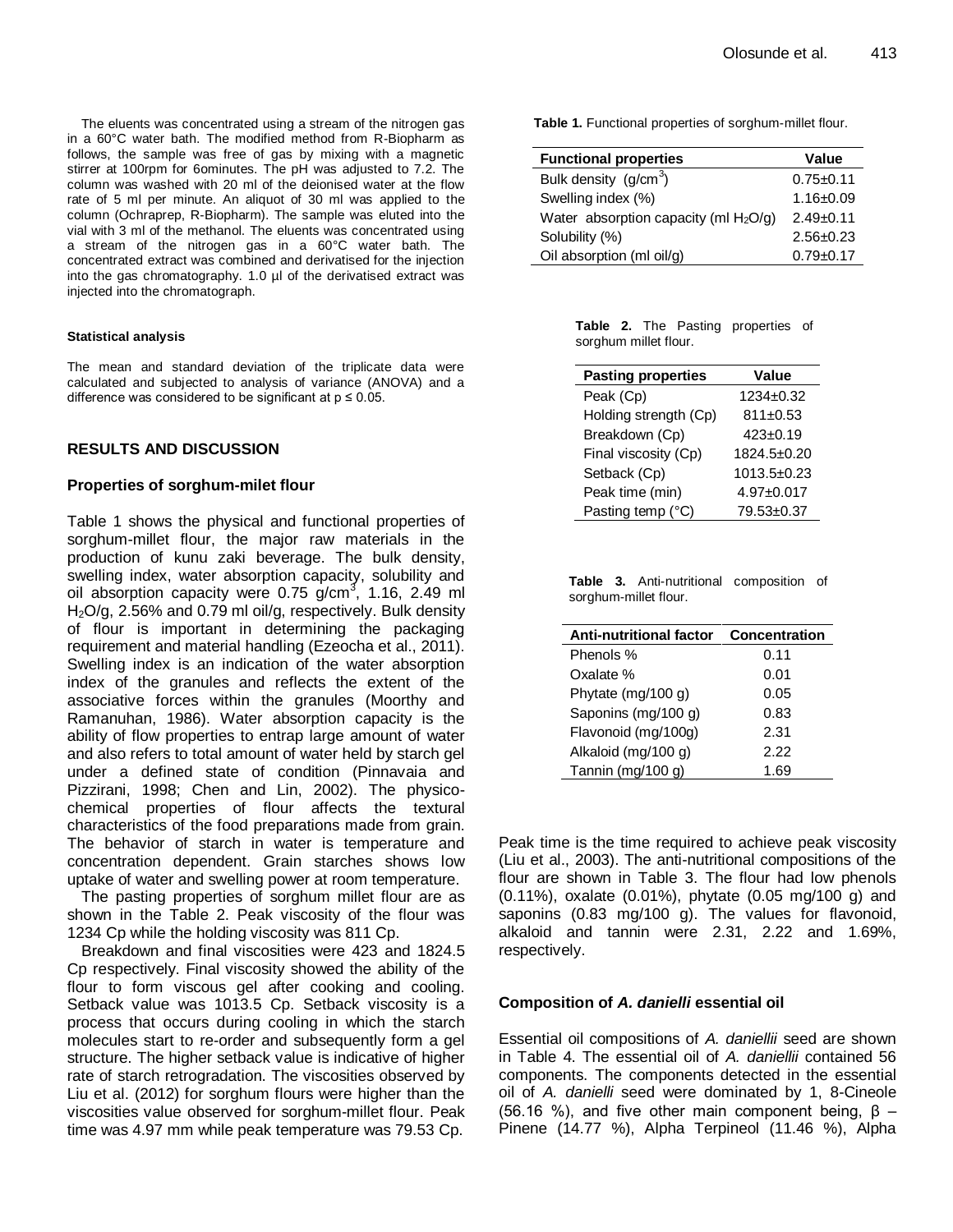| <b>Component</b>              | <b>Retention time (min)</b> | %     |
|-------------------------------|-----------------------------|-------|
| Alpha pinene                  | 9.70                        | 4.28  |
| $\beta$ - Pinene              | 11.38                       | 14.77 |
| Cis-ocimene                   | 12.26                       | 1.59  |
| Pinene-2-oL                   | 13.84                       | 1.16  |
| Gama terpinene                | 14.89                       | 0.05  |
| Geranial (Neral)              | 15.40                       | 0.01  |
| 1,8-Cineole                   | 17.71                       | 56.16 |
| Citronellal                   | 18.21                       | 0.04  |
| Alpha Terpineol               | 18.69                       | 11.46 |
| Terpinen-4-ol                 | 18.79                       | 3.05  |
| Citronellol                   | 19.27                       | 0.04  |
| Alpha terpinenyl acetate      | 21.10                       | 4.24  |
| Neryl Acetate                 | 21.72                       | 0.02  |
| Humulene (alpha Caryophylene) | 27.78                       | 0.04  |

**Table 4.** Composition of the major content of the essential oil of *Aframomum danielli*.

**Table 5.** Concentration of mycotoxins in grains and kunun zaki.

|                          | Concentration (µg/kg) |         |  |
|--------------------------|-----------------------|---------|--|
| <b>Mycotoxin</b>         | Millet                | Sorghum |  |
| Fumonisin B <sub>1</sub> | 7.87                  | 12.55   |  |
| Fumonisin B <sub>2</sub> | 0.92                  | 1.27    |  |
| Ochratoxin A             | 12.13                 | 21.27   |  |

Pinene (4.28 %), Alpha Terpinenyl Acetate (4.24 %) and Terpinen-4-ol (3.05 %). The result is in agreement with the findings of Adegoke and Krishna (1998). Though, Adegoke and Krishna (1998) isolated 41 essential oil components but 1,8-cineole (59.8%), Alpha pinene (4.3%) and Alpha terpinyl acetate (3.2%) were also among the major compounds detected in the essential oil. The composition of essential oil vary depending on genetic variability inside plant species, the geographical region of plant cultivation, the occurrence of biotic and abiotic stresses, the phonological stage of the plant and its chemotype, the method of drying and the method of extraction of the oils (Cosentino et al., 1999; Jerkovic et al., 2001; Labra et al., 2004; Rota et al., 2008; Zheljazkov et al., 2008). It had been reported that spices owe their antimicrobial properties mostly to the presence of alkaloids, phenols, glycosides, steroids, essential oils, coumarins and tannins (Ebana et al., 1991).

# **Concentration of mycotoxins in cereal grains and beverages**

The concentration of mycotoxin in cereal grains are shown in Table 5. Ochratoxin A and Fumonisin  $B_1$  have higher values of 12.13 and 7.87 ug/Kg, respectively in millet. These values were increased in sorghum with 21.27 and 12.55 ug/Kg in Ochratoxin A and Fumonisin  $B_1$ respectively. These results show that the cereal grains were contaminated during storage with sorghum being more susceptible to mycotoxin contamination. Likewise, Aroyeun et al. (2011) detected ochratoxin A in cocoa powder during storage. Therefore, susceptibility of cereal grains to mycotoxin contamination depend on storage conditions, climatic conditions and handling of the cereals after harvest. The level of  $FB_1$  which was 7.09  $\mu$ /l is well above the provisional maximum tolerable daily intake of 2 µg/g set up by the Joint Food and Agricultural organisation and World Health Organisation (FAO/WHO) expert Committee on Food Additives (JECFA) (WHO, 2002). The presence of mycotoxins in cereal beverages like kunun zaki is expected due to poor handling of grains both in the field and during storage in developing countries like Nigeria. Amina et al. (2012) reported the occurrence of fumonisin and deoxynivalenol in stored maize used in industrial production in Zaria, Nigeria. This is a matter of concern because high cost of soft drinks and increased consumers awareness about synthetic products brought about high increase in the consumption of cereal beverages.

The initial concentration of  $FB<sub>1</sub>$  in kunu zaki is 7.09  $\mu$ /l, with the application of 0.25 % *A. danielli* essential oil. The value reduced to 6.56 signifying 8% reduction of  $FB<sub>1</sub>$ while the highest dose of 10 % resulted in 76% reduction (Table 6). Sumalan (2013) also recorded that reduction of fumonisin in wheat grain was dose dependent. The results revealed higher reductions in FB<sub>1</sub> than FB<sub>2</sub>. A. *danielli* exhibited ability to reduce  $FB_1$ ,  $FB_2$  and Ochratoxin A, although in varying amount. Aroyeun et al. (2011) observed reduction in the level of ochratoxins in cocoa powder treated with different concentrations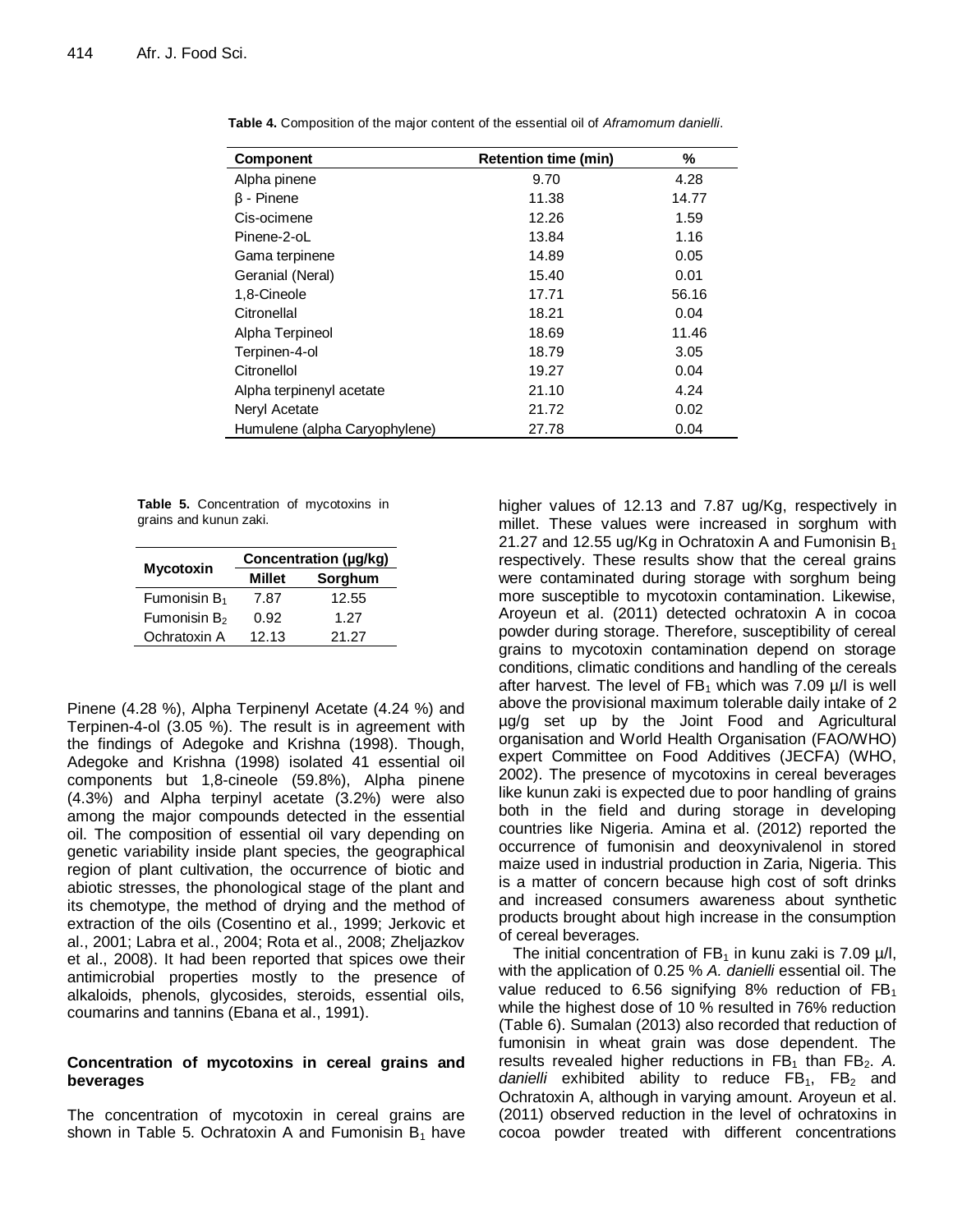|                                    | Concentration (µ/l)          |                              |                              |
|------------------------------------|------------------------------|------------------------------|------------------------------|
| Concentration of essential oil (%) | FB <sub>1</sub>              | FB <sub>2</sub>              | <b>Ochratoxin A</b>          |
| 0                                  | $7.09 \pm 0.11^b$            | $0.96 \pm 0.05$ <sup>c</sup> | $12.10 \pm 0.09^a$           |
| 0.25                               | $6.56 \pm 0.02$ <sup>f</sup> | $0.72 \pm 0.01^d$            | $10.66 \pm 0.01^{\dagger}$   |
| 0.50                               | 5.56 $\pm 0.01^e$            | $0.70 \pm 0.01^d$            | $9.93 \pm 0.01^e$            |
| 1.00                               | $3.38 \pm 0.01^d$            | $0.42 \pm 0.01^{\circ}$      | $5.49 \pm 0.01^d$            |
| 2.5                                | $2.67 \pm 0.01$ <sup>c</sup> | $0.38 \pm 0.01^{bc}$         | $4.14 \pm 0.01$ <sup>c</sup> |
| 5.0                                | $2.15 \pm 0.01^b$            | $0.36 \pm 0.01^d$            | $3.38 \pm 0.01^b$            |
| 10.0                               | $1.67 \pm 0.01^a$            | $0.33 \pm 0.01^a$            | $2.81 \pm 0.01^a$            |

**Table 6.** Effect of *Aframomum danielli* essential oil on the concentration of mycotoxin in kunun zaki.

## of *A. daniellii*.

It has been reported that *A. danielli* possesses broadspectrum antimicrobial properties as it had been found to inhibit the growth of some microorganisms such as *Salmonella enteriditis, Streptococcus aureus*, *Aspergillus niger* and *Pseudomonas fragii* (Adegoke et al., 2002; Ashaye et al., 2006). The essential oil of *A. danielli* is able to penetrate into the amine group and commence the process of deamination. This may be responsible for the reduction in the toxins as the doses of essential oil increases. Yoon et al. (2000) describe that the essential oil is capable of depolarizing the mitochondrial membrane and decreasing the membrane potential, this affect the  $Ca<sup>2+</sup>$  and other ion channels, resulting in the reduction of pH and also affecting the proto pump and ATP pool. The change of the fluidity of the membrane resulted into the leakage of radicals, cytochrome C, calcium ions and protein. Thus, permeabilization of outer and inner mitochondrial membrane leads to cell death by apoptosis and necrosis.

## **Conclusions**

The combination of raw materials (sorghum and millet) for kunu zaki beverage showed high viscosities with high setback value which indicate its ability to retrogradate after cooling. Introduction of different doses of *A. danielli* essential oil into kunu zaki reduced mycotoxins in the beverage. Percentage reduction of mycotoxins in kunu zaki depends on the doses of *A. danielli* essential oil used.

# **Conflict of interests**

The authors did not declare any conflict of interest.

#### **REFERENCES**

Aba DA, Idem NUA, Marley PS, Maigida DN (2004). In: Sorgum. Idem, N.U.A and Showemimo, F.A. (eds). Cereal crops of Nigeria: Principle of production and utilization, Zaria: Ade commercial press. pp. 38-78.

- Adegoke GO, Krishna AGG (1998). Extraction and identification of antioxidants from the spice Aframomum danielli. J. Am. Oil Chem. Soc. 75:1047-1052
- Adegoke GO, Gbadamosi R, Ewoerhurhoma F, Uzo-Peters PI, Falade KO, Itiola O, Moody O, Skura BJ (2002). Protection of maize (*Zea mays*) and soybeans (*Glycine max*) using *A. danielli.* Eur. Food Resour. Technol. 214:404-411.
- Amina M, Ahmed El. Imam, Joseph BA, Abdullahi IO (2012).Occurrence of fumonisin and deoxynivalenol in stored maize used in industrial production in Zaria, Nigeria. Afr. J. Food Sci. 6(9):249-252.
- Aroyeun SO, Adegoke GO, Varga J, Teren J, Karolyi P, Kuscbe S, Valgvolgyi C (2011). Potential of *Aframomum danielli* sapice powder in reducing Ochratoxin A in cocoa powder. Am. J. Food. Nutr. 1(4):155-165.
- Ashaye OA, Taiwo OO, Adegoke GO (2006). Effect of local preservative (*Aframomum danielli*) on the chemical and sensory properties of stored warakanshi. Afr. J. Agric. Res. 1(1):10-16
- Balogun IO, Olatidoye OP (2010). Functional properties of dehulled and undehulled velvet beans flour (*Mucuna utilis*). J. Biol. Sci. Bioconserv. 2: 1-10
- Chen MJ, Lin CW (2002). Factors affecting the water holding capacity of fibrinogen/ plasma protein gels optimized by response surface methodology. J. Food Sci. 67(7): 2579-2582.
- Cosentino S, Tuberoso CIG, Pisano B, Satta M, Mascia V, Aizedi E, Palmas F (1999). In vitro antimicrobial activity and chemical composition of Sardincan Thymus essential oils. Lett. Appl. Microbiol. 29: 130-135.
- Dairo FAS (2008). Performance and haematological evaluation of weaner rabbits fed loofah gourd seed meal (*Luffa cylindrica*m. j. roem). Afr. J. Food Agric. Nutr. Dev. 8(4): 451-463.
- Ebana RUB, Madunagu BE, Ekpe ED, Otung IN (1991). Microbiologicalexploitation of cardiac glycosides and alkaloids from *Garcinia kola*, *Borreriaocymoides*, *Kola nitida* and *Citrus aurantiofolia*. J. Appl. Bacteriol. 71:398-401.
- Enwere NJ (1998). Food of plant origin.  $1<sup>st</sup>$  edn., Afro-obis Publ. Ltd., Nsukka, Nigeria.
- Ezeocha VC, Omodamiro RM, Oti E, Chukwu GO (2011). Development of trifoliate yam: Cocoyam composite flour for *fufu* production. J. Stored Prod. Postharvest Res. 2(9):184-188.
- FAO (1995). Sorghum and millet in human nutrition. FAO Food and Nutrition Series. P 27
- FAO (1989). Utilization of tropical foods: Tropical beans. Foos and Agriculture Organization of the United Nations, Rome, Italy. Organisation, Canada. pp. 1002-1004.
- Gaffa T, Jideani IA, Nkama I (2002). Traditional production, consumption and storage of kunu a non-alcoholic cereal beverage.Plant Food Hum. Nutr. 57:73-81.
- Iwuoha CI (2004). Comparative evaluation of physicochemical qualities of flours from steam-processed yam tubers. J. Food Chem. 85:541- 551.
- Jerkovic I, Mastelic J, Milos M (2001).The impact of both the season of collection and drying on the volatile constituents of *Origanum vulgare*  L. spp. Hirtum grown wild in Croatia. Int. J. Food Sci. Technol. 36: